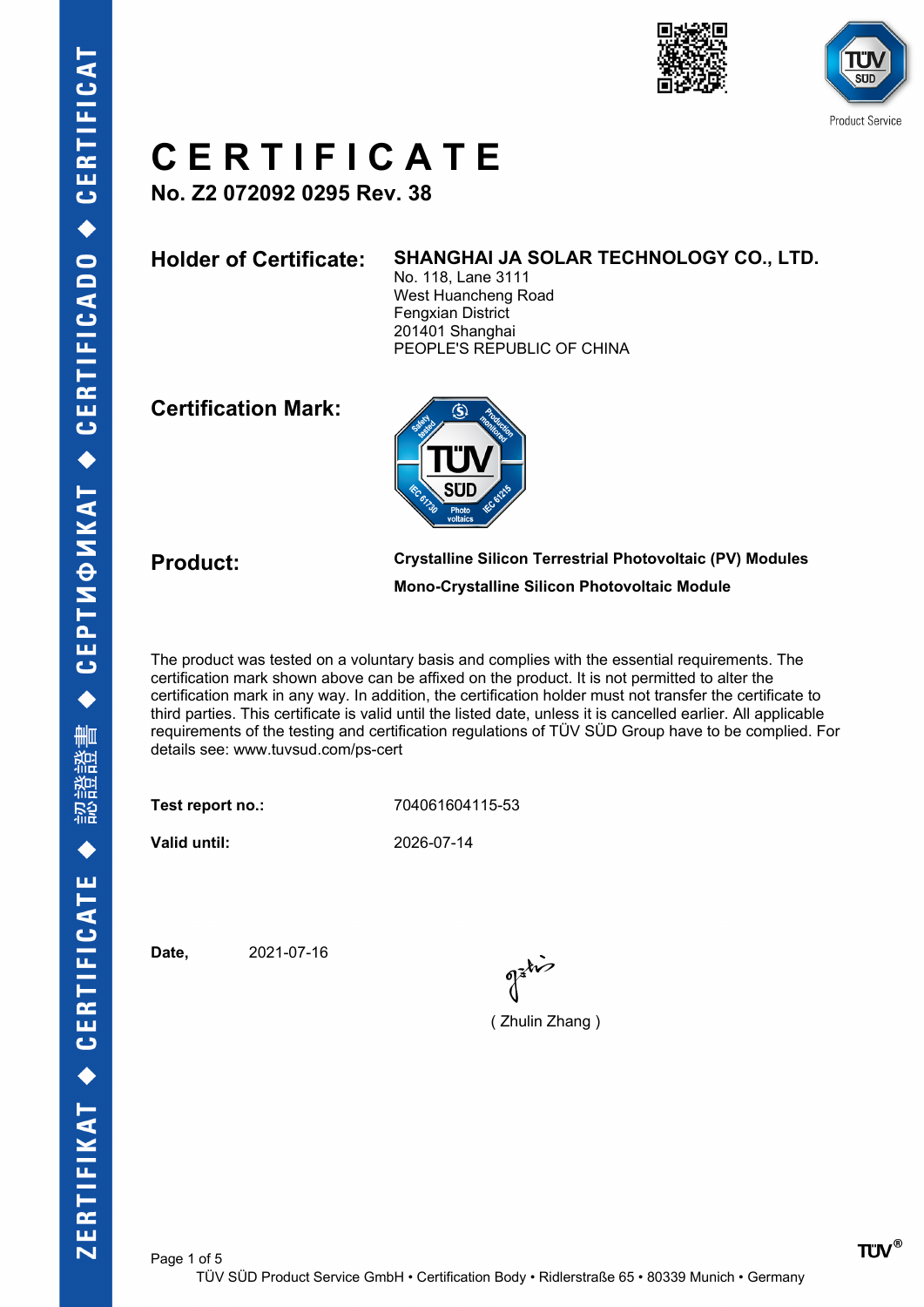

# **C E R T I F I C A T E**

**No. Z2 072092 0295 Rev. 38**

**Model(s): 1500 V DC Maximum System voltage, Fire Safety Class A or C Modules: JAM72D00-xxx/BP/1500V,JAM72D00-xxx/BP, xxx= 330 to 385 in steps of 5; JAM60D00-xxx/BP/1500V,JAM60D00-xxx/BP, xxx= 275 to 320 in steps of 5; JAM60D00-xxx/PR/1500V,JAM60D00-xxx/PR, xxx= 285 to 320 in steps of 5; JAM72D00-xxx/PR/1500V,JAM72D00-xxx/PR, xxx= 340 to 385 in steps of 5; JAM60D00-xxx/MB/1500V, JAM60D00-xxx/MB, xxx= 310 to 315 in steps of 5; JAM72D00-xxx/MB/1500V, JAM72D00-xxx/MB, xxx= 370 to 380 in steps of 5; JAM72D09-xxx/BP/1500V, JAM72D09-xxx/BP, xxx= 360 to 400 in steps of 5; JAM60D09-xxx/BP/1500V, JAM60D09-xxx/BP, xxx= 300 to 340 in steps of 5; JAM72D10-xxx/MB/1500V, JAM72D10-xxx/MB, xxx= 385 to 430 in steps of 5; JAM60D10-xxx/MB/1500V, JAM60D10-xxx/MB, xxx= 320 to 355 in steps of 5; JAM72D10-xxx/BP/1500V, JAM72D10-xxx/BP, xxx= 385 to 415 in steps of 5; JAM60D10-xxx/BP/1500V, JAM60D10-xxx/BP, xxx= 320 to 345 in steps of 5; JAM66D10-xxx/MB/1500V, JAM66D10-xxx/MB, xxx= 360 to 380 in steps of 5; JAM78D10-xxx/MB/1500V, JAM78D10-xxx/MB, xxx= 435 to 455 in steps of 5; JAM72D20-xxx/MB/1500V, JAM72D20-xxx/MB, xxx= 430 to 465 in steps of 5; JAM60D20-xxx/MB/1500V, JAM60D20-xxx/MB, xxx= 355 to 385 in steps of 5; JAM72D10-xxx/TB/1500V, JAM72D10-xxx/TB, xxx= 400 to 420 in steps of 5; JAM60D10-xxx/TB/1500V, JAM60D10-xxx/TB, xxx= 335 to 350 in steps of 5; JAM72D30-xxx/MB/1500V, JAM72D30-xxx/MB, xxx= 505 to 545 in steps of 5; JAM72D30-xxx/MB/F/1500V, JAM72D30-xxx/MB/F, xxx= 505 to 545 in steps of 5; JAM66D30-xxx/MB/1500V, JAM66D30-xxx/MB, xxx= 465 to 500 in steps of 5; JAM66D30-xxx/MB/F/1500V, JAM66D30-xxx/MB/F, xxx= 465 to 500 in steps of 5; JAM60D30-xxx/MB/1500V, JAM60D30-xxx/MB, xxx=435 to 455 in steps of 5; JAM54D30-xxx/MB/1500V, JAM54D30-xxx/MB, xxx= 390 to 410 in steps of 5; JAM50D40-xxx/MB/1500V, JAM50D40-xxx/MB, xxx= 485 to 500 in steps of 5; JAM78D30-xxx/GB/1500V, JAM78D30-xxx/GB, xxx= 585 to 595 in steps of 5; JAM72D30-xxx/GB/1500V, JAM72D30-xxx/GB, xxx= 540 to 550 in steps of 5; JAM66D30-xxx/GB/1500V, JAM66D30-xxx/GB, xxx= 495 to 500 in steps of 5; JAM60D30-xxx/GB/1500V, JAM60D30-xxx/GB, xxx= 450 to 455 in steps of 5; JAM54D30-xxx/GB/1500V, JAM54D30-xxx/GB, xxx= 405 to 410 in steps of 5; 1000 V DC Maximum System voltage, Fire Safety Class C Modules: JAM6(K)-72-xxx/PR, xxx= 345 to 370 in steps of 5; JAM6(K)-60-xxx/PR, xxx= 285 to 310 in steps of 5; JAM6(K)-72-xxx/4BB, xxx= 320 to 345 in steps of 5; JAM6(K)-60-xxx/4BB, xxx= 265 to 285 in steps of 5; JAM72S01-xxx/SC/1000V, xxx= 320 to 365 in steps of 5; JAM60S01-xxx/SC/1000V, xxx= 265 to 305 in steps of 5; JAM72S01-xxx/PR/1000V, xxx= 345 to 390 in steps of 5; JAM60S01-xxx/PR/1000V, xxx= 285 to 325 in steps of 5; JAM72S01-xxx/MR/1000V, xxx= 365 to 385 in steps of 5; JAM60S01-xxx/MR/1000V, xxx= 305 to 320 in steps of 5; JAM72S03-xxx/PR/1000V, xxx= 360 to 395 in steps of 5; JAM60S03-xxx/PR/1000V, xxx= 300 to 330 in steps of 5; JAM72S09-xxx/PR/1000V, xxx= 370 to 405 in steps of 5; JAM60S09-xxx/PR/1000V, xxx= 310 to 335 in steps of 5; JAM72S10-xxx/PR/1000V, xxx= 380 to 410 in steps of 5; JAM60S10-xxx/PR/1000V, xxx= 315 to 345 in steps of 5; JAM72S10-xxx/MR/1000V, xxx= 390 to 430 in steps of 5; JAM60S10-xxx/MR/1000V, xxx= 325 to 355 in steps of 5; JAM78S10-xxx/MR/1000V, xxx= 435 to 465 in steps of 5; JAM66S10-xxx/MR/1000V, xxx= 345 to 390 in steps of 5; JAM72S09-xxx/BP/1000V, xxx= 375 to 385 in steps of 5; JAM60S09-xxx/BP/1000V, xxx= 315 to 320 in steps of 5; JAM72S10-xxx/BP/1000V, xxx= 385 to 400 in steps of 5; JAM60S10-xxx/BP/1000V, xxx= 320 to 330 in steps of 5. JAM72S02-xxx/PR/1000V, xxx= 345 to 390 in steps of 5; JAM60S02-xxx/PR/1000V, xxx= 285 to 325 in steps of 5; JAM72S02-xxx/SC/1000V, xxx= 320 to 365 in steps of 5; JAM60S02-xxx/SC/1000V, xxx= 265 to 305 in steps of 5; JAM72S02-xxx/MR/1000V, xxx= 365 to 385 in steps of 5; JAM60S02-xxx/MR/1000V, xxx= 305 to 320 in steps of 5; JAM72S08-xxx/PR/1000V, xxx= 360 to 395 in steps of 5; JAM60S08-xxx/PR/1000V, xxx= 300 to 330 in steps of 5; JAM72S12-xxx/PR/1000V, xxx= 365 to 385 in steps of 5; JAM60S12-xxx/PR/1000V, xxx= 305 to 330 in steps of 5;**

**JAM72S17-xxx/PR/1000V, xxx= 380 to 390 in steps of 5;**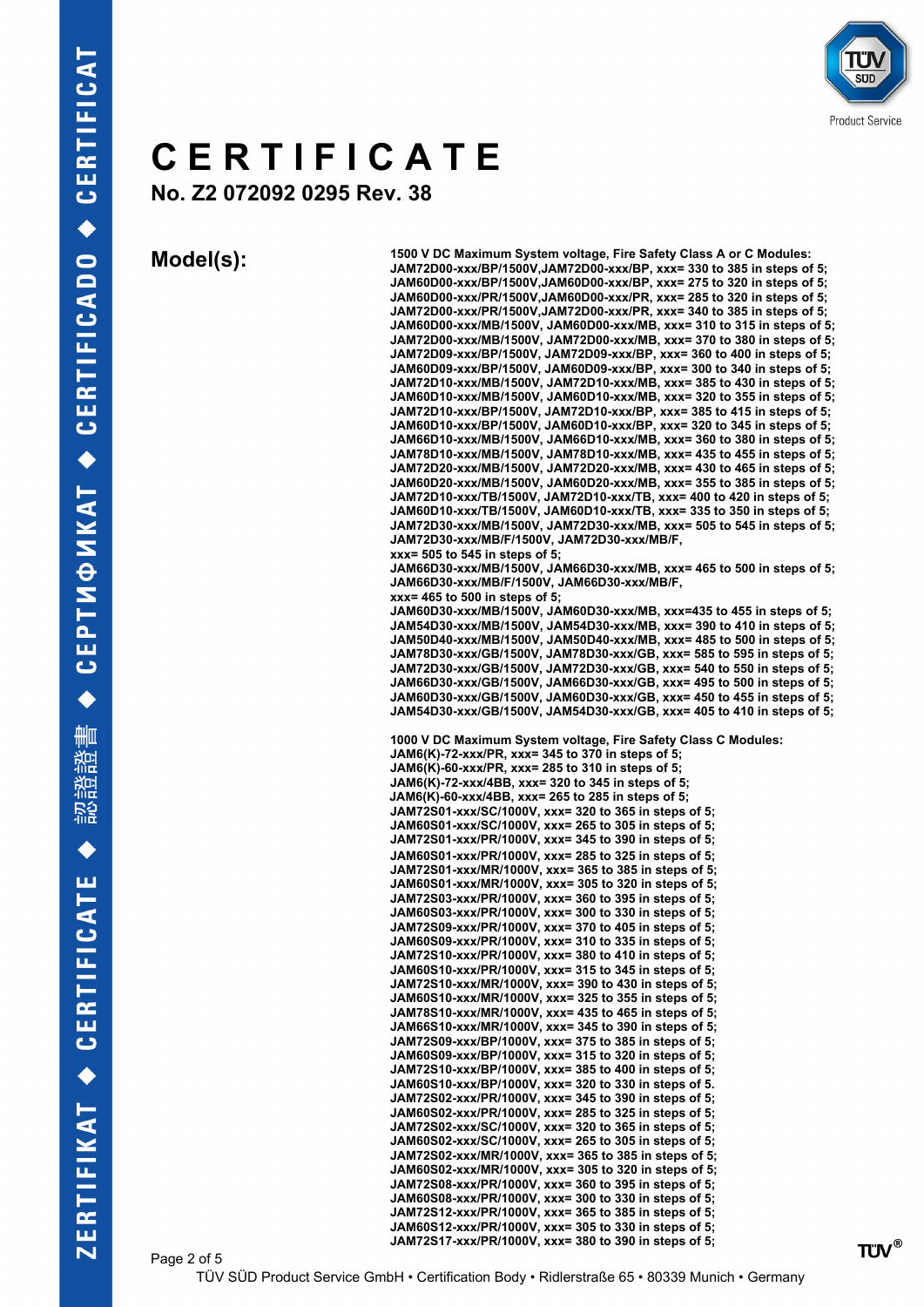

## ΤÜ Sud **Product Service**

# **C E R T I F I C A T E**

**No. Z2 072092 0295 Rev. 38**

| JAM60S17-xxx/PR/1000V, xxx= 315 to 325 in steps of 5;                                              |
|----------------------------------------------------------------------------------------------------|
| JAM72S17-xxx/MR/1000V, xxx= 390 to 430 in steps of 5;                                              |
| JAM60S17-xxx/MR/1000V, xxx= 315 to 355 in steps of 5;                                              |
| JAM72S10-xxx/MB/1000V, xxx= 395 to 415 in steps of 5;                                              |
| JAM60S10-xxx/MB/1000V, xxx= 330 to 345 in steps of 5;                                              |
|                                                                                                    |
| JAM72S20-xxx/MR/1000V, xxx= 430 to 470 in steps of 5;                                              |
| JAM60S20-xxx/MR/1000V, xxx= 355 to 390 in steps of 5;                                              |
| JAM72S30-xxx/MR/1000V, xxx= 510 to 550 in steps of 5;                                              |
| JAM66S30-xxx/MR/1000V, xxx= 470 to 505 in steps of 5;                                              |
| JAM60S30-xxx/MR/1000V, xxx= 435 to 460 in steps of 5;                                              |
|                                                                                                    |
| JAM54S30-xxx/MR/1000V, xxx= 390 to 415 in steps of 5;                                              |
| JAM60S21-xxx/MR/1000V, xxx= 355 to 390 in steps of 5;                                              |
| JAM50S40-xxx/MR/1000V, xxx= 490 to 500 in steps of 5;                                              |
| JAM72S20-xxx/MB/1000V, xxx= 450 to 465 in steps of 5;                                              |
|                                                                                                    |
| JAM60S20-xxx/MB/1000V, xxx= 375 to 390 in steps of 5;                                              |
| JAM72S31-xxx/MR/1000V, xxx= 510 to 545 in steps of 5;                                              |
| JAM66S31-xxx/MR/1000V, xxx= 470 to 500 in steps of 5;                                              |
| JAM60S31-xxx/MR/1000V, xxx= 425 to 450 in steps of 5;                                              |
| JAM54S31-xxx/MR/1000V, xxx= 385 to 405 in steps of 5;                                              |
|                                                                                                    |
| JAM76S11-xxx/PR(B)/1000V, xxx= 395 to 415 in steps of 5;                                           |
| JAM78S30-xxx/GR/1000V, xxx= 575 to 600 in steps of 5;                                              |
| JAM72S30-xxx/GR/1000V, xxx= 535 to 555 in steps of 5;                                              |
| JAM66S30-xxx/GR/1000V, xxx= 500 to 505 in steps of 5;                                              |
|                                                                                                    |
| JAM60S30-xxx/GR/1000V, xxx= 445 to 460 in steps of 5;                                              |
| JAM54S30-xxx/GR/1000V, xxx= 400 to 415 in steps of 5;                                              |
| JAM78S31-xxx/GR/1000V, xxx= 570 to 590 in steps of 5;                                              |
| JAM72S31-xxx/GR/1000V, xxx= 525 to 545 in steps of 5;                                              |
|                                                                                                    |
| JAM66S31-xxx/GR/1000V, xxx= 480 to 500 in steps of 5;                                              |
| JAM60S31-xxx/GR/1000V, xxx= 435 to 450 in steps of 5;                                              |
| JAM54S31-xxx/GR/1000V, xxx= 395 to 405 in steps of 5;                                              |
|                                                                                                    |
| 1000 V DC or 1500 V DC Maximum System voltage,                                                     |
|                                                                                                    |
| <b>Fire Safety Class C Modules:</b>                                                                |
| JAM72S01-xxx/SC, xxx= 320 to 365 in steps of 5;                                                    |
| JAM60S01-xxx/SC, xxx= 265 to 305 in steps of 5;                                                    |
| JAM60S01-xxx/PR, xxx= 285 to 325 in steps of 5;                                                    |
| JAM72S01-xxx/MR, xxx= 365 to 385 in steps of 5;                                                    |
|                                                                                                    |
| JAM60S01-xxx/MR, xxx= 305 to 320 in steps of 5;                                                    |
| JAM72S03-xxx/PR, xxx= 360 to 395 in steps of 5;                                                    |
| JAM60S03-xxx/PR, xxx= 300 to 330 in steps of 5;                                                    |
|                                                                                                    |
|                                                                                                    |
| JAM72S09-xxx/PR, xxx= 370 to 405 in steps of 5;                                                    |
| JAM60S09-xxx/PR, xxx= 310 to 335 in steps of 5;                                                    |
| JAM72S10-xxx/PR, xxx= 380 to 410 in steps of 5;                                                    |
|                                                                                                    |
| JAM60S10-xxx/PR, xxx= 315 to 345 in steps of 5;                                                    |
| JAM72S10-xxx/MR, xxx= 390 to 430 in steps of 5;                                                    |
| JAM60S10-xxx/MR, xxx= 325 to 355 in steps of 5;                                                    |
| JAM78S10-xxx/MR, xxx= 435 to 465 in steps of 5;                                                    |
| JAM66S10-xxx/MR, xxx= 345 to 390 in steps of 5;                                                    |
|                                                                                                    |
| JAM72S09-xxx/BP, xxx= 375 to 385 in steps of 5;                                                    |
| JAM60S09-xxx/BP, xxx= 315 to 320 in steps of 5;                                                    |
| JAM72S10-xxx/BP, xxx= 385 to 400 in steps of 5;                                                    |
| JAM60S10-xxx/BP, xxx= 320 to 330 in steps of 5.                                                    |
| JAM72S02-xxx/PR, xxx= 345 to 390 in steps of 5;                                                    |
|                                                                                                    |
| JAM60S02-xxx/PR, xxx= 285 to 325 in steps of 5;                                                    |
| JAM72S02-xxx/SC, xxx= 320 to 365 in steps of 5;                                                    |
| JAM60S02-xxx/SC, xxx= 265 to 305 in steps of 5;                                                    |
| JAM72S02-xxx/MR, xxx= 365 to 385 in steps of 5;                                                    |
| JAM60S02-xxx/MR, xxx= 305 to 320 in steps of 5;                                                    |
|                                                                                                    |
| JAM72S08-xxx/PR, xxx= 360 to 395 in steps of 5;                                                    |
| JAM60S08-xxx/PR, xxx= 300 to 330 in steps of 5;                                                    |
| JAM72S12-xxx/PR, xxx= 365 to 385 in steps of 5;                                                    |
| JAM60S12-xxx/PR, xxx= 305 to 330 in steps of 5;                                                    |
| JAM72S17-xxx/PR, xxx= 380 to 390 in steps of 5;                                                    |
|                                                                                                    |
| JAM60S17-xxx/PR, xxx= 315 to 325 in steps of 5;                                                    |
| JAM72S17-xxx/MR, xxx= 390 to 430 in steps of 5;                                                    |
| JAM60S17-xxx/MR, xxx= 315 to 355 in steps of 5;                                                    |
| JAM72S10-xxx/MB, xxx= 395 to 415 in steps of 5;                                                    |
|                                                                                                    |
| JAM60S10-xxx/MB, xxx= 330 to 345 in steps of 5;                                                    |
| JAM72S20-xxx/MR, xxx= 430 to 470 in steps of 5;<br>JAM60S20-xxx/MR, xxx= 355 to 390 in steps of 5; |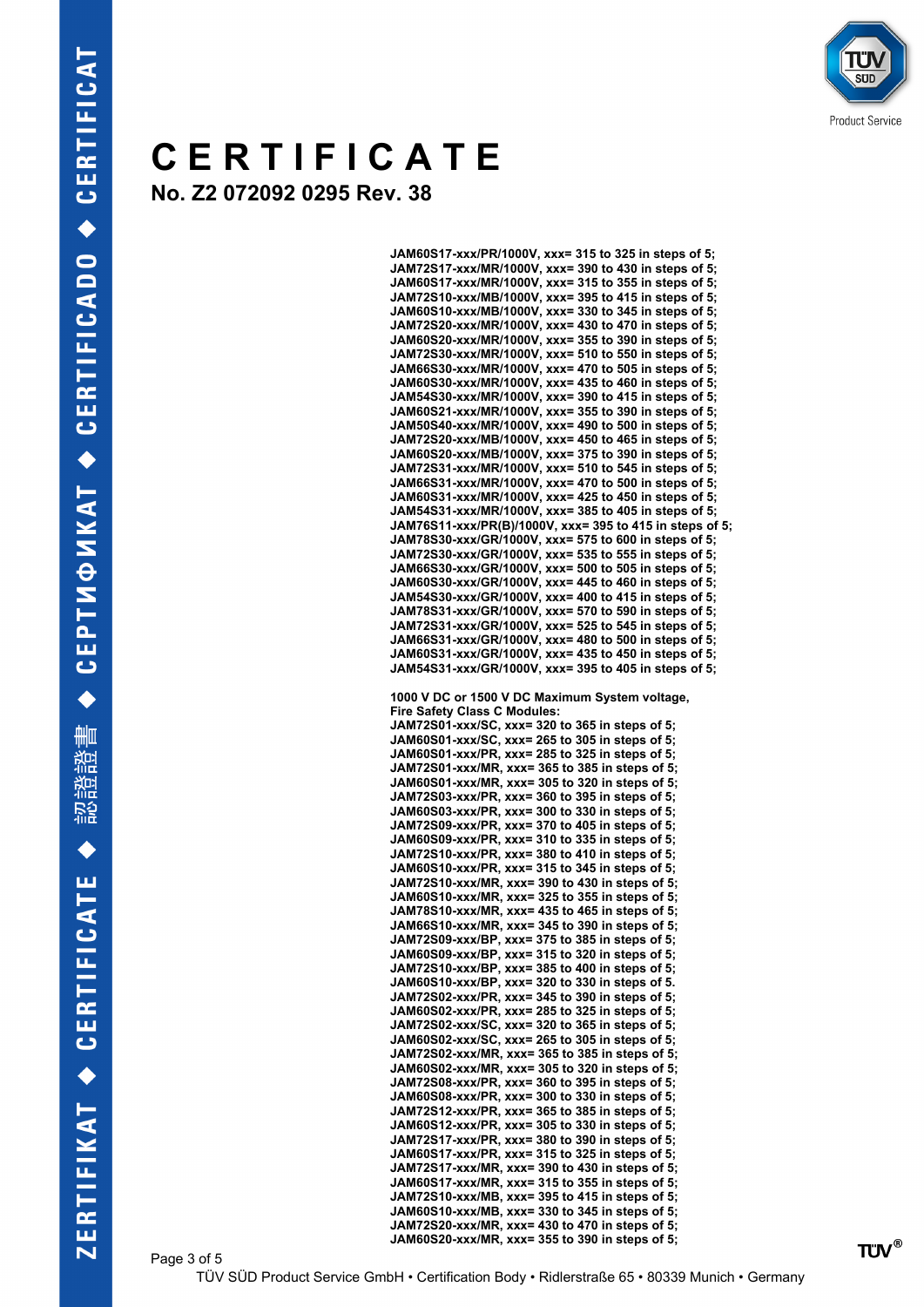## **C E R T I F I C A T E No. Z2 072092 0295 Rev. 38**

```
JAM78S10-xxx/MR-J, xxx= 435 to 465 in steps of 5;
JAM72S30-xxx/MR, xxx= 510 to 550 in steps of 5;
JAM66S30-xxx/MR, xxx= 470 to 505 in steps of 5;
JAM60S30-xxx/MR, xxx= 435 to 460 in steps of 5;
JAM54S30-xxx/MR, xxx= 390 to 415 in steps of 5;
JAM60S21-xxx/MR, xxx= 355 to 390 in steps of 5;
JAM50S40-xxx/MR, xxx= 490 to 500 in steps of 5;
JAM72S20-xxx/MB, xxx= 450 to 465 in steps of 5;
JAM60S20-xxx/MB, xxx= 375 to 390 in steps of 5;
JAM68S11-xxx/PR, xxx= 355 to 365 in steps of 5;
JAM68S11-xxx/PR(B), xxx= 345 to 365 in steps of 5;
JAM72S31-xxx/MR, xxx= 510 to 545 in steps of 5;
JAM66S31-xxx/MR, xxx= 470 to 500 in steps of 5;
JAM60S31-xxx/MR, xxx= 425 to 450 in steps of 5;
JAM54S31-xxx/MR, xxx= 385 to 405 in steps of 5;
JAM76S11-xxx/PR(B), xxx= 395 to 415 in steps of 5;
JAM78S30-xxx/GR, xxx= 575 to 600 in steps of 5;
JAM72S30-xxx/GR, xxx= 535 to 555 in steps of 5;
JAM66S30-xxx/GR, xxx= 500 to 505 in steps of 5;
JAM60S30-xxx/GR, xxx= 445 to 460 in steps of 5;
JAM54S30-xxx/GR, xxx= 400 to 415 in steps of 5;
JAM78S31-xxx/GR, xxx= 570 to 590 in steps of 5;
JAM72S31-xxx/GR, xxx= 525 to 545 in steps of 5;
JAM66S31-xxx/GR, xxx= 480 to 500 in steps of 5;
JAM60S31-xxx/GR, xxx= 435 to 450 in steps of 5;
JAM54S31-xxx/GR, xxx= 395 to 405 in steps of 5;
1500 V DC Maximum System voltage, Fire Safety Class C Modules:
JAM6(K)-72-xxx/PR/1500V, xxx= 345 to 370 in steps of 5;
JAM6(K)-60-xxx/PR/1500V, xxx= 285 to 310 in steps of 5;
JAM6(K)-72-xxx/4BB/1500V, xxx= 320 to 345 in steps of 5;
JAM6(K)-60-xxx/4BB/1500V, xxx= 265 to 285 in steps of 5;
JAM72S01-xxx/SC/1500V, xxx= 320 to 365 in steps of 5;
JAM60S01-xxx/SC/1500V, xxx= 265 to 305 in steps of 5;
JAM72S01-xxx/PR, xxx= 345 to 390 in steps of 5;
JAM60S01-xxx/PR/1500V, xxx= 285 to 325 in steps of 5;
JAM72S01-xxx/MR/1500V, xxx= 365 to 385 in steps of 5;
JAM60S01-xxx/MR/1500V, xxx= 305 to 320 in steps of 5;
JAM72S03-xxx/PR/1500V, xxx= 360 to 395 in steps of 5;
JAM60S03-xxx/PR/1500V, xxx= 300 to 330 in steps of 5;
JAM72S09-xxx/PR/1500V, xxx= 370 to 405 in steps of 5;
JAM60S09-xxx/PR/1500V, xxx= 310 to 335 in steps of 5;
JAM72S10-xxx/PR/1500V, xxx= 380 to 410 in steps of 5;
JAM60S10-xxx/PR/1500V, xxx= 315 to 345 in steps of 5;
JAM72S10-xxx/MR/1500V, xxx= 390 to 430 in steps of 5;
JAM60S10-xxx/MR/1500V, xxx= 325 to 355 in steps of 5;
JAM78S10-xxx/MR/1500V, xxx= 435 to 465 in steps of 5;
JAM66S10-xxx/MR/1500V, xxx= 345 to 390 in steps of 5;
JAM72S09-xxx/BP/1500V, xxx= 375 to 385 in steps of 5;
JAM60S09-xxx/BP/1500V, xxx= 315 to 320 in steps of 5;
JAM72S10-xxx/BP/1500V, xxx= 385 to 400 in steps of 5;
JAM60S10-xxx/BP/1500V, xxx= 320 to 330 in steps of 5.
JAM72S02-xxx/PR/1500V, xxx= 345 to 390 in steps of 5;
JAM60S02-xxx/PR/1500V, xxx= 285 to 325 in steps of 5;
JAM72S02-xxx/SC/1500V, xxx= 320 to 365 in steps of 5;
JAM60S02-xxx/SC/1500V, xxx= 265 to 305 in steps of 5;
JAM72S02-xxx/MR/1500V, xxx= 365 to 385 in steps of 5;
JAM60S02-xxx/MR/1500V, xxx= 305 to 320 in steps of 5;
JAM72S08-xxx/PR/1500V, xxx= 360 to 395 in steps of 5;
JAM60S08-xxx/PR/1500V, xxx= 300 to 330 in steps of 5;
JAM72S12-xxx/PR/1500V, xxx= 365 to 385 in steps of 5;
JAM60S12-xxx/PR/1500V, xxx= 305 to 330 in steps of 5;
JAM72S17-xxx/PR/1500V, xxx= 380 to 390 in steps of 5;
JAM60S17-xxx/PR/1500V, xxx= 315 to 325 in steps of 5;
JAM72S17-xxx/MR/1500V, xxx= 390 to 430 in steps of 5;
JAM60S17-xxx/MR/1500V, xxx= 315 to 355 in steps of 5;
JAM72S10-xxx/MB/1500V, xxx= 395 to 415 in steps of 5;
JAM60S10-xxx/MB/1500V, xxx= 330 to 345 in steps of 5;
JAM72S20-xxx/MR/1500V, xxx= 430 to 470 in steps of 5;
JAM60S20-xxx/MR/1500V, xxx= 355 to 390 in steps of 5;
```